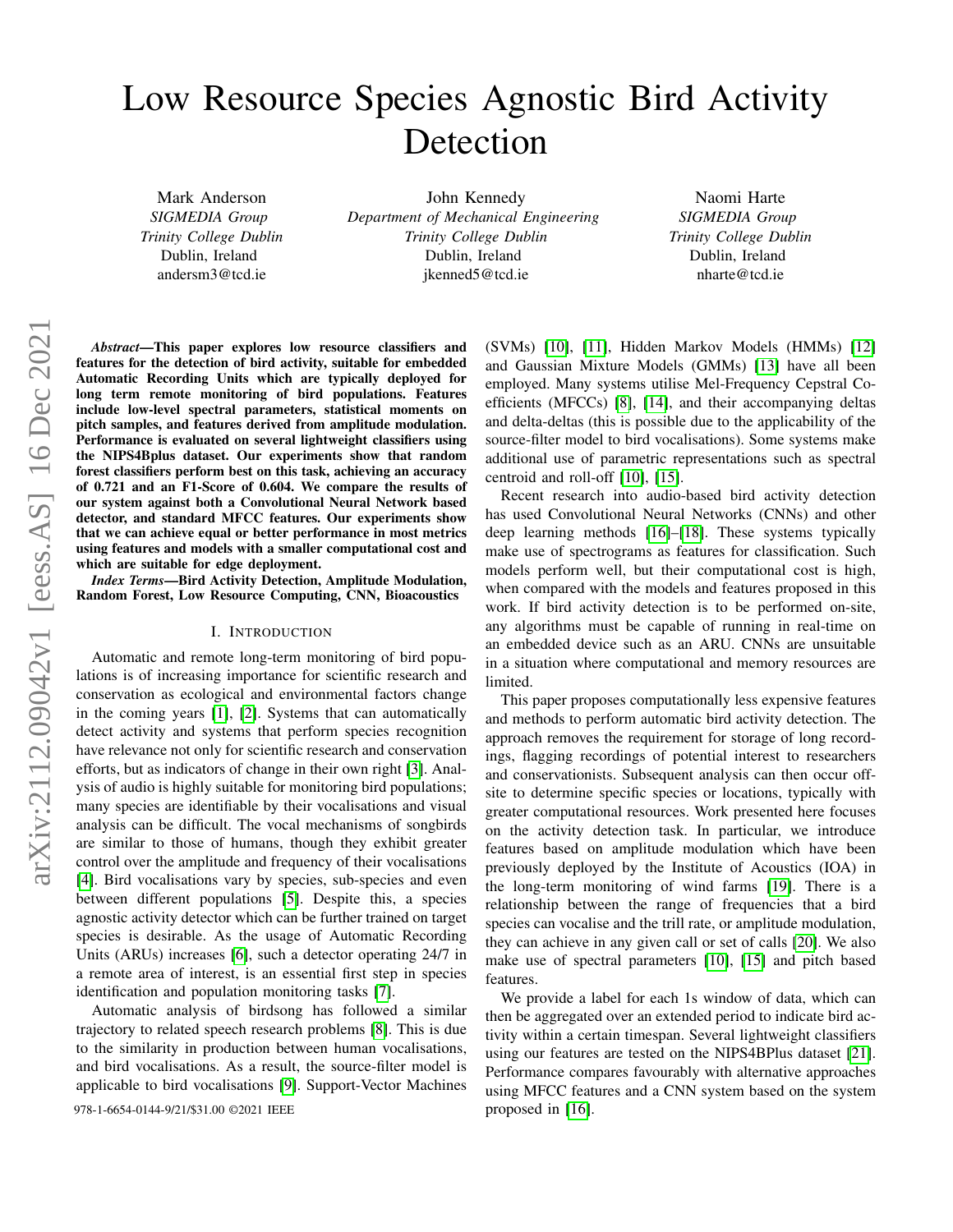

<span id="page-1-0"></span>Fig. 1. Flowchart of the feature extraction pipeline, with preprocessing steps. Common to all feature extraction algorithms is bandlimiting and normalisation, whereas pitch and spectral features are subject to additional activity detection and noise reduction. Activity detection and noise reduction applied before AM feature extraction will change the envelope of the signal.

## II. PREPROCESSING AND FEATURE EXTRACTION

In this section, we present the audio feature extraction techniques used. A flow chart describing the preprocessing and feature extraction pipeline can be seen in Figure [1.](#page-1-0)

# *A. Preprocessing*

Field recordings can become contaminated with noise arising from a multitude of sources, including weather conditions, insects, and human activity. Preprocessing steps undertaken include band-limiting, normalisation, a rudimentary first pass activity detection and noise reduction via filterbanks. The rudimentary activity detection and noise reduction steps are only performed prior to extracting the pitch and spectral parameter based features, as applying them before extracting AM features will contaminate the AM data.

Band limiting is implemented via a bandpass FIR filter. For the experiments presented in this paper, a range of 800Hz - 16KHz was chosen. Normalisation is also performed, due to the varying audio levels in recordings. No calibration for SPL is provided so normalisation consists of scaling the signal such that it spans the entire dynamic range.

Rudimentary activity detection is based upon short-time energy within a specified band compared to the entire signal. If the ratio between the energy in this specified band and the energy contained in the rest of the signal is above a certain threshold (determined experimentally, alongside other preprocessing parameters), that frame is marked as containing activity. The resulting sequence of frames is median filtered with a specified block length, providing a hysteresis effect. The signal is then reconstructed from the frames marked as containing activity.

Noise reduction is achieved using 1/6<sup>th</sup>-octave filterbanks, centred around 2KHz and covering the same frequency range as the band-limiting filter. In a given frame, 3 out of the 20 bank filters are chosen based upon their normalised energy. The signal is reconstructed from these chosen filterbanks. This technique, while crude, eliminates most of the noise whilst keeping the bird vocalisations intact.



<span id="page-1-1"></span>Fig. 2. Flowchart of Amplitude Modulation Feature Extraction, adapted from the IOA method. Whether AM is detected or not is dependent on meeting criteria for 'valid AM frequency', 'AM prominence' and 'AM depth'. These comprise the extracted features used in the classifier.

## *B. Feature Extraction*

*1) Pitch Features:* The pitch features extracted are based on the pitch values collected over the 1s analysis period. Within this period, 50 samples of the fundamental frequency are extracted. The pitch extraction algorithm employed is Yin [\[22\]](#page-5-20). Yin has been shown to be a more accurate pitch detection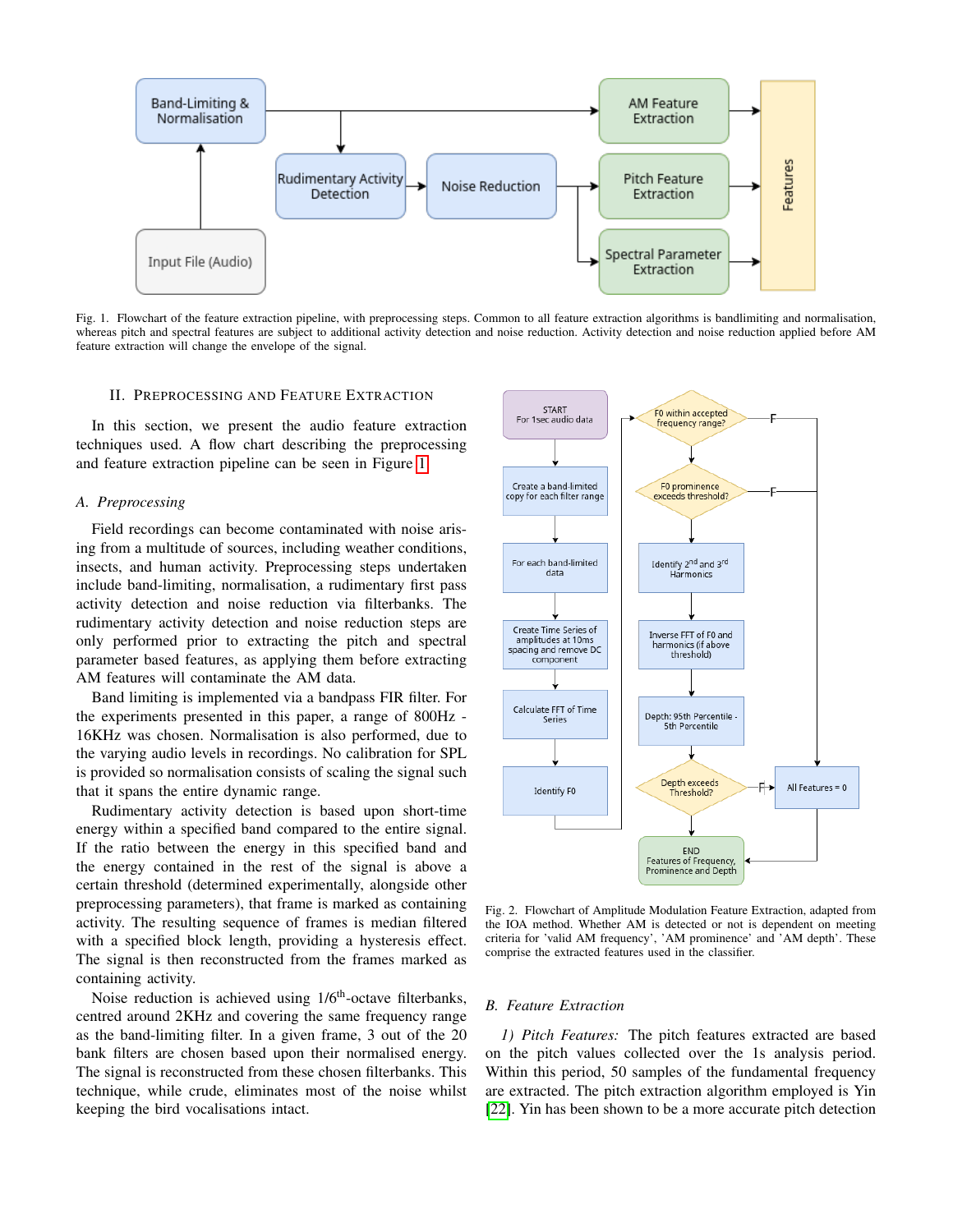

Fig. 3. Example of Audio file in dataset, and the extracted envelope. Spectrograms of each signal are included.

algorithm for birdsong than other popular methods [\[23\]](#page-5-21). The features obtained from this section are the statistical moments about the samples taken. We take the first four moments, i.e. Mean, Variance, Skew and Kurtosis. Through these, the shape and distribution of the sampled pitch values can be described, providing an overall description of the pitch within the analysis window.

Should an analysis window contain no fundamental frequency (i.e. silence or unvoiced sounds), that sample will be represented by a NaN value. NaNs are not included in the calculation of moments. This is done to prevent these values from being lowered due to samples taken by Yin with no pitch.

*2) Spectral Parameters:* Descriptive, low-level measures taken from the spectral domain are used as input features to the system. These descriptive measures aim to further parameterise the sound within an analysis window. These features are calculated in a manner similar to pitch, in that they are calculated in frames within the analysis window, and the mean and variance values across the entire analysis window are presented as features to the classification system. In our experiments, we utilise spectral centroid and spectral rolloff (taking the sample mean and variance of both). The algorithms used are detailed in [\[24\]](#page-5-22).

*3) Amplitude Modulation Features:* The calculation of AM and the features extracted from it takes inspiration from the IOA AM Working Group, whose research centred around detecting amplitude modulation from wind turbines [\[19\]](#page-5-17). The algorithm has been adapted to suit our application. The primary differences in calculation in AM are the time windows utilised (10ms instead of 100ms) and the bands for which AM is calculated. We process AM based features on four twooctave bands: 500Hz-2KHz, 1KHz-4KHz, 2KHz-8KHz and 4KHz-16KHz. This allows for total coverage of frequencies which the signal had previously been bandlimited to.

The flow chart in Figure [2](#page-1-1) outlines the algorithm used to extract AM based features. These are AM Frequency, the prominence of the fundamental frequency of the AM, and the modulation depth of AM as calculated from a reconstructed signal. The information regarding whether or not AM is present in a given window is captured by non-zero values in the other features.

Let us create a sequence  $x_{\text{slice}}$  of length N spaced M samples apart as defined in Equation [1.](#page-2-0)

<span id="page-2-0"></span>
$$
\mathbf{x}_{\text{slice}} = \{x[0], x[M], ..., x[(N-1)M]\}
$$
 (1)

This slice of data corresponds to the 1s window on which we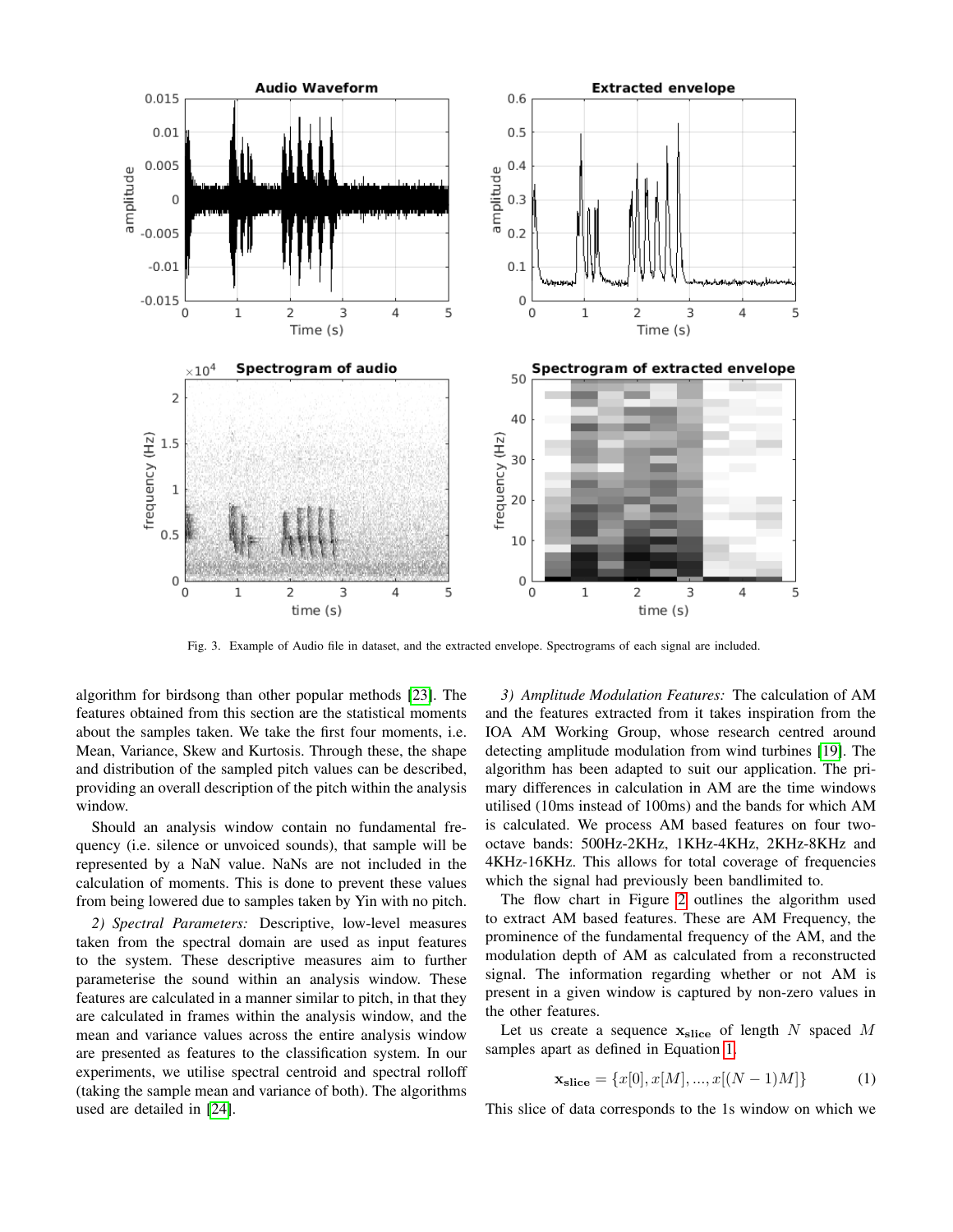are currently calculating features. In our experiments  $N = 100$ and  $M = 441$ . For each of the two-octave span frequency bands  $i$ , we create a sequence of energy values. This is the AM envelope sequence for each band  $x_{env}^i$  as in Equation [2:](#page-3-0)

$$
x_{env}^{i}[n] = \sqrt{E\left[\left(\sum_{k=-\infty}^{\infty} x_{slice}[k]h_i[k-n]\right)^2\right]}
$$
 (2)

The envelope time series is then transformed into a power spectrum (Equation [3\)](#page-3-1), and peak detection is performed to find the envelope's fundamental frequency (Equation [4\)](#page-3-2).

$$
P_{env}^{i}[k] = \frac{1}{N^2} |X_{env}^{i}[k]|^2
$$
 (3)

$$
K_p^i = \underset{k}{\text{argmax}} \left( P_{env}^i[k] \right) \tag{4}
$$

If this peak is above a prominence threshold, calculated as the ratio of the peak to the expected value of the surrounding bins in Equation [5](#page-3-3) below, it is determined to be the fundamental frequency.

$$
Q_{peak}^{i} = \frac{P_{env}^{i}[K_{p}^{i}]}{\mathbb{E}\left[P_{env}^{i}[K_{p}^{i}-3] + \ldots + P_{env}^{i}[K_{p}^{i}+3]\right]}
$$
 (5)

As extraneous noise can be mistaken for AM activity, peak prominence is used to look for pronounced peaks in the frequency domain, indistinct peaks can be classified as noise. If this peak is particularly strong, the second and third harmonics are also checked. Should these harmonics also be deemed prominent by the process detailed above, they are included in the reconstruction of the envelope to calculate depth. The set of the frequency indices used in reconstruction of the signal is  $\mathbf{K}_{peaks}^i$ .

All valid peaks (i.e. the fundamental, and potentially the second and third harmonics) are kept whilst all the other frequency bins are set to a value of zero. This new power spectrum is transformed back into the time domain as:

$$
\mathbf{y}^{\mathbf{i}} = \mathbb{R} \left\{ \mathcal{F}^{-1} (X_{env}^{i}[\mathbf{K}_{peaks}^{i}]) \right\}
$$
 (6)

It is from this reconstructed signal that the amplitude modulation depth  $D^i$  is calculated as:

$$
Di = P95(yi) - P5(yi)
$$
 (7)

This value is calculated from the  $95<sup>th</sup>$  and  $5<sup>th</sup>$  percentile values of the reconstructed signal, as per the IOA method. Thus  $D^i$ represents the modulation depth of AM for band  $i$ . If AM is not detected in an analysis window, a value of zero is assigned to AM Frequency, AM Prominence and AM Depth.

# III. EXPERIMENTAL SETUP

# *A. Data*

The dataset used in this study is the NIPS4Bplus dataset, a richly annotated birdsong audio dataset [\[21\]](#page-5-19). This dataset combines publicly released training data, in the form of bird vocalisations from bird classification challenges [\[25\]](#page-5-23), and temporal labels centred around species recognition. These fine grained, temporal annotations make this dataset highly suitable for this work, where the aim is to detect activity in windows of one second. Many other datasets do not contain these temporal annotations.

<span id="page-3-0"></span>The dataset contains 687 recordings sampled at 44.1KHz, comprising 1 hour of audio with vocalisations from 51 species of bird. The dataset also contains recordings where no bird is present (100 files), as well as human and animal activity throughout. Vocalisations span the full range with the majority of energy contained between 1KHz and 10KHz. Recordings took place across 39 locations in France and Spain, starting 30 minutes after sunrise and continuing for a further 3 hours. Recordings were triggered by a  $6dB$  Signal-to-Noise ratio (SNR). The recordings continue until no SNR trigger is detected for 2s.

<span id="page-3-3"></span><span id="page-3-2"></span><span id="page-3-1"></span>As part of this work, the labels have been converted to indicate bird activity in 1s windows with 0.5s overlap. The result of this segmentation is 9 windows per file, covering a 5s audio clip. The labels are a binary classification of whether or not there is bird activity in that window, regardless of vocalisation type or species. The resulting labels are similar to those in datasets such as freefield1010 and warblrb10k (both released by Dan Stowell as part of the DCASE Bird Audio Detection Challenges [\[26\]](#page-5-24)). However, the labels of these datasets only provide one label per 10s audio clip. Bird activity is present in 40% of labels. Our results include a breakdown of selected metrics for both the 'bird present' and 'bird absent' classes.

#### *B. Feature Extraction and Classification*

Feature extraction is performed as outlined in Section 2 and produces an 11x1 feature vector for each analysis window. We denote this feature set as AMPS (Amplitude Modulation, Pitch and Spectrum). Classifier choices were based on the suitability of an algorithm to embedded applications, i.e. having low memory and computational cost. To this end, we test logistic classification, SVMs and random forest classifiers. In training all models, we have prioritised maximising the F1-Score of the model. Logistic classification is implemented as a base-line classifier. The threshold of the logistic classifier has been tuned to give the highest F1-score. SVMs have been used by [\[10\]](#page-5-9), and our model has been configured similarly. Random forest classifiers have been put to use previously on birdsong in [\[27\]](#page-5-25) with good results. Our classifier has been set up with 500 trees, however performance is not significantly reduced with smaller forests meaning further computational saving are possible. We also implement a stacking classifier, an ensemble method combining the logistic, SVM and random forest classifiers. Predictions from each classifier are stacked together and used as input to a final meta-classifier, which is trained through cross-validation. The meta-classifier used is another instance of SVM classification. A stacking method is used due to the heterogeneous nature of the other learners and aims to reduce bias.

In our comparison with a CNN based detection system, we implement an architecture based on [\[16\]](#page-5-15) using Mel-frequency spectrograms as input.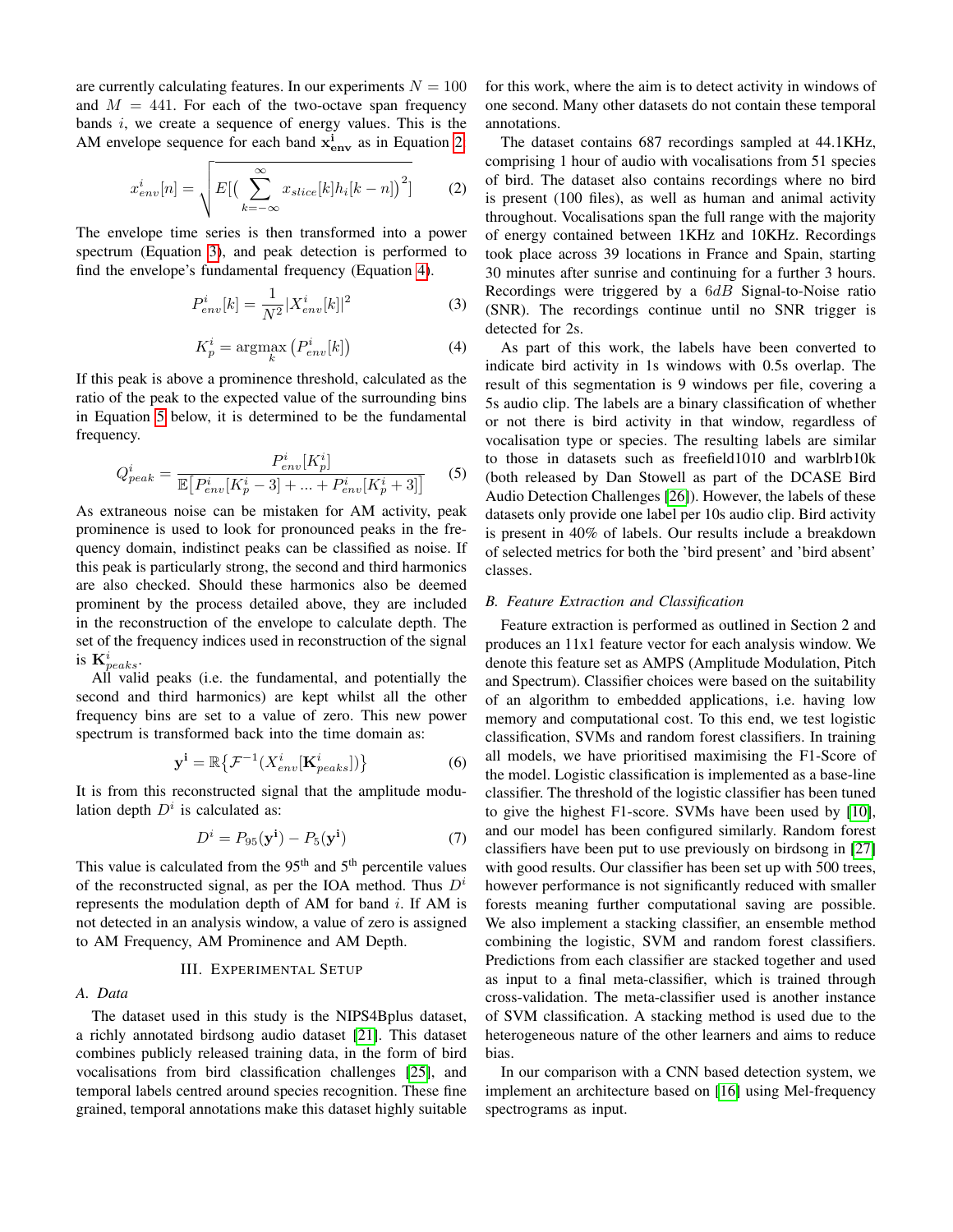#### TABLE I

<span id="page-4-0"></span>HYPERPARAMETER VALUES FOR LOGISTIC, SVM AND RANDOM FOREST CLASSIFIERS, AND PARAMETERS USED IN EXTRACTION OF AMPLITUDE MODULATION AND FREQUENCY FEATURES

| <b>Classifier</b>      | <b>Hyperparameter</b>      | Value         |  |
|------------------------|----------------------------|---------------|--|
| Logistic Classifier    | Threshold                  | 0.45          |  |
|                        | Solver                     | <b>LBFGS</b>  |  |
| <b>SVM</b>             | Kernel                     | RBF           |  |
|                        | Regularisation Param.      | 1.0           |  |
|                        | Gamma                      | 0.5           |  |
| <b>Random Forest</b>   | Criterion                  | KL Divergence |  |
|                        | Max. Depth                 | 8             |  |
|                        | Min. Samples               | 8             |  |
|                        | Features per Node          | 4             |  |
|                        | N. Trees                   | 500           |  |
| Feature                | <b>Hyperarameter</b>       | Value         |  |
| <b>AM Features</b>     | Min. Modulation Freq. [Hz] |               |  |
|                        | Max. Modulation Freq. [Hz] | 10            |  |
|                        | Prominence Cutoff          | 3             |  |
|                        | Depth Threshold            | 0.01          |  |
| <b>Pitch Features</b>  | Window Length [s]          | 0.02          |  |
|                        | Window Overlap [s]         | 0.01          |  |
|                        | Threshold                  | 0.3           |  |
| <b>Spect. Features</b> | Window Length [s]          | 0.02          |  |
|                        | Window Overlap [s]         | 0.01          |  |

<span id="page-4-1"></span>TABLE II DETECTION WITH AMPS FEATURES WITH A VARIETY OF CLASSIFIERS

| Method                                  | Acc.  | <b>F1-Score</b> | Prec. | Recall |
|-----------------------------------------|-------|-----------------|-------|--------|
| Logistic Classifier ( $\theta = 0.45$ ) | 0.538 | 0.611           | 0.462 | 0.900  |
| <b>SVM</b>                              | 0.704 | 0.574           | 0.685 | 0.493  |
| Random Forest                           | 0.721 | 0.604           | 0.706 | 0.527  |
| Stacking Classifier                     | 0.713 | 0.594           | 0.693 | 0.520  |

An 80/20 split between training and test data is performed and results quoted are from this unseen test set. Training is performed using five-fold cross-validation. Classifier hyperparameters were tuned using grid search cross-validation techniques, whereas parameters controlling feature extraction were determined through factorial experiments on the optimised models, coupled with ANOVA testing. Table [I](#page-4-0) details the hyperparameters of each classifier, and the hyperparameters used for features in the AMPS feature set.

## IV. RESULTS

Table [II](#page-4-1) reports the performance of the random forest, SVM and a baseline logistic classifier. Our focus in this work was to prioritise F1-Score, as both precision and recall are valued, however we also wish to evaluate model accuracy, precision and recall separately. To this end, values for each metric are reported when comparing different classifiers and features.

The Logistic Classifier is the best performer in terms of F1-score when using a threshold parameter of  $\theta = 0.45$ . However, the poor accuracy and precision metrics make it unsuitable for this task. The SVM performs worse in terms of F1, but significantly better in accuracy and precision. Random forest is the best overall performer, with the highest accuracy, precision and only marginal degradation in F1-Score. The stacking classifier shows good accuracy, however, the best overall performer remains the random forest.

<span id="page-4-2"></span>TABLE III RANDOM FOREST CLASSIFICATION WITH AMPS FEATURES, BROKEN DOWN BY 'BIRD ABSENT/BIRD PRESENT'

| Class               | <b>F1-Score</b> | <b>Precision</b> | <b>Recall</b> |
|---------------------|-----------------|------------------|---------------|
| <b>Bird Absent</b>  | 0.785           | 0.727            | 0.852         |
| <b>Bird Present</b> | 0.604           | 0.706            | 0.527         |
| Weighted Average    | 0.712           | 0.719            | 0.721         |

TABLE IV COMPARISON TO STATE OF THE ART APPROACHES

<span id="page-4-3"></span>

| <b>Feature Set</b> | Accuracy | <b>F1-Score</b> | <b>Precision</b> | Recall |
|--------------------|----------|-----------------|------------------|--------|
| <b>MFCCs</b>       | 0.691    | 0.561           | 0.655            | 0.491  |
| <b>CNN</b>         | 0.674    | 0.643           | 0.677            | 0.612  |
| <b>AMPS</b>        | 0.721    | 0.604           | 0.706            | 0.527  |

Following this, Table [III](#page-4-2) details metrics per class for the random forest with AMPS features. Due to imbalance in the dataset, these results allow for a more thorough analysis of the classifier's performance. The higher score of the 'Bird Absent' class is expected due to the higher number of training examples for this class; however the scores for the 'Bird Present' class and the averages of each metric show that our classifier, whilst performing worse on the smaller class, is capable of distinguishing between the two classes. In predictions the classifier incorrectly labeled as 'Bird Absent', the vocalisations were usually 'unvoiced' calls containing little harmonic content, or had significant amounts of noise due to wind, insects, or human activity. Future work must tackle these sources of noise.

Alternate state of the art approaches involve MFCC features and the use of CNNs with spectrograms as input. Therefore in Table [IV,](#page-4-3) we compare the random forest classifier using both our AMPS features and MFCCs as input. The first 13 MFCCs were used, with the algorithm outlined in [\[24\]](#page-5-22). The CNN we implemented is based upon work in [\[16\]](#page-5-15). The AMPS features outperform MFCCs on this task, across all metrics. MFCCs are known to be susceptible to corruption from additive noise, which is prevalent in remote field recordings. The CNN has a higher F1 score, but the performance is not dramatically higher, as might initially be anticipated. Inspection of predictions shows that the CNN performs better on the 'unvoiced' vocalisations and signals with significant levels of in-band noise. Our AMPS features with random forest classification perform better on fainter signals. Both systems fail on recordings with very poor SNR, and recordings with poor dynamic range.

The computational cost of each model is considered in Table [V.](#page-5-26) Measurement of CNN complexity in terms of floating point operations required is in line with [\[28\]](#page-5-27). Furthermore, for edge computing applications the model is pruned and quantised. This was achieved using Tensorflow's built in pruning, quantisation and optimisation functions. The complexity of random forests is measured as the number of comparisons made during classification, using 500 trees, a max depth of eight and four features per node. This gives a worst case figure of 16,000 comparisons, in contrast with 187KFLOPs for the pruned CNN